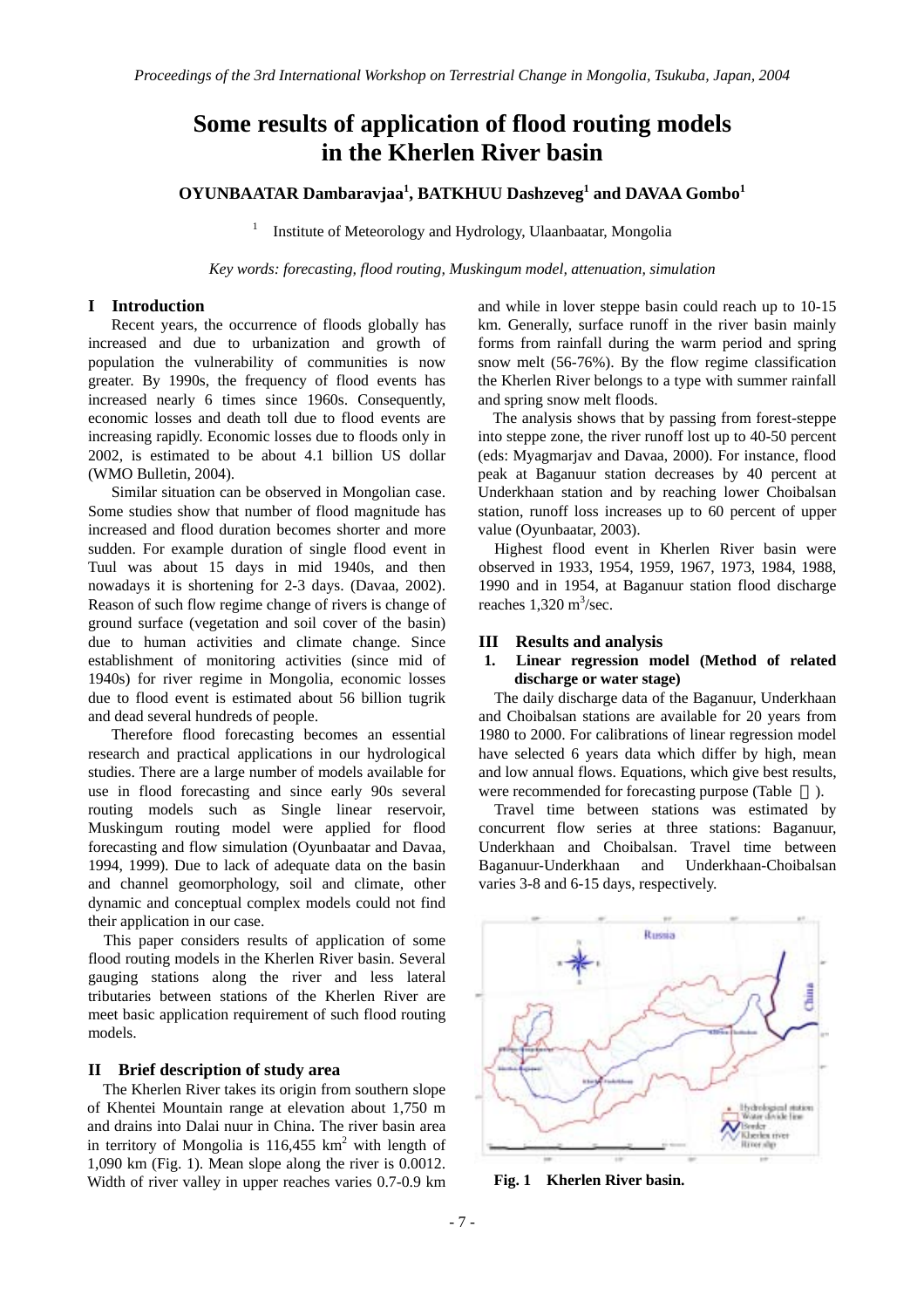| River-station       | Forecasting equations                                  | R    |
|---------------------|--------------------------------------------------------|------|
| Kherlen-Baganuur-   | $QUKH=0.53 QBN+13.83$                                  | 0.93 |
| Underkhaan          | $QUKH=0.29 QBN+47.4$                                   | 0.87 |
| Kherlen-Underkhaan- | $Q_{\text{Choi}} = 0.62 \text{ Q}_{\text{UKH}} + 7.54$ | 0.90 |
| Choibalsan          | $QChot=0.56 QUKH+6.64$                                 | 0.96 |

**Table 1 Derived regression equations for forecasting.**

Flood peak attenuation analysis shows that flood peak at upper station-Baganuur decrease on average by 40 percent at Underkhaan and 60 percent at Choibalsan (Fig. 2).

Forecasting by the derived equations provide quite good results for the selected Kherlen River system with forecasting efficiency of about 70 percent on average (Fig. 3).

#### **2. Muskingum linear routing model**

 For calibration of Muskingum routing models have been selected 15 years daily discharge along the Kherlen



**Fig. 2 Flood peak attenuation coefficients along the Kherlen River.** 



**Fig. 3 Forecasted and observed hydrograph, Kherlen-Baganuur-Underkhaan.** 

River and several tenths of single flood events. The analysis of several flood hydrographs show that routing interval between Baganuur and Underkhaan is estimated to be 72 hours or 3 days. Parameters of Muskingum models are estimated by graphic and Donnel's optimization methods. Several trials for several flood hydrographs give following parameters values for Kherlen-Baganuur-Underkhaan reach:  $k = 8 - 10$  days,  $x = 0.1 - 02$ . Coefficients of routing equation of the Muskingum model estimated based on mentioned parameters are presented in the Table 2.

The Muskingum model output also provides good results and from the Fig. 4, you could see good matching between simulated and observed hydrograph of Kherlen River system.

# **3. Muskingum-Cunge model**

In this paper, we presented single case of simulation results by the Muskingim-Cunge model. There're some difficulties in estimation of parameters of the model due to lack of measured data along the river. Any way, with some assumption we estimated the parameters of model and run the hydrograph simulation for the Kherlen River system. Application of the Muskingum-Cunge model certainly is needs further improvement with availability of data and some additional measurement. Error of the model was too high (30-40%) which is unacceptable. However this single analysis will serve as pilot information for further analysis and application.

# **IV Conclusions**

-The application of the models was limited to a very inadequately gaged river system due to long distances between stations.

**Table 2 Muskingum model coefficients.** 

| River-stations      | C <sub>1</sub> | C <sub>2</sub> | $C_3$ | Error, |
|---------------------|----------------|----------------|-------|--------|
|                     |                |                |       | %      |
| Kherlen-Baganuur-   | 0.23           | 0.053          | 0.716 | 17.3   |
| Underkhaan          |                |                |       |        |
| Kherlen-Underkhaan- | 0.027          | 0.41           | 0.616 | 17.2.  |
| Choibalsan          |                |                |       |        |



**Fig. 4 Simulated hydrograph along the Kherlen River.**